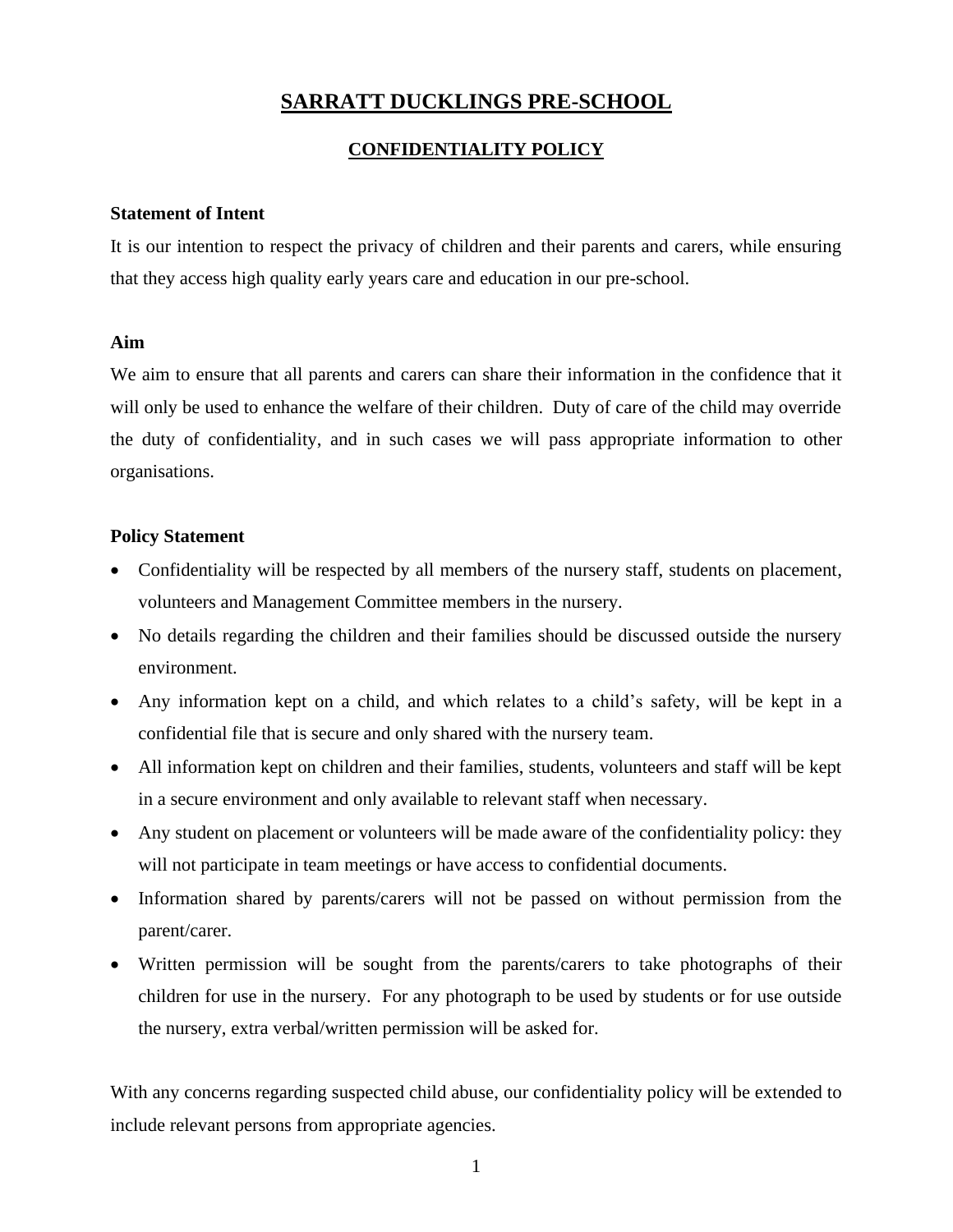### **Methods**

We keep two kinds of records on children attending our pre-school.

- *1. Developmental Records*
	- These include observations of children in the pre-school, samples of their work, summary developmental reports and records of achievement.
	- They are kept in the playroom and can be accessed, and contributed to, by staff, the child and the child's parents.
- *2. Personal Records*
	- These include registration and admission forms, signed consents and correspondence concerning the child or family, reports or minutes from meetings concerning the child from other agencies, an ongoing record of relevant contact with parents, and observations by staff on any confidential matter involving the child, such as developmental concerns or child protection matters. We also keep photo record, which may be kept for up to three years as evidence for Ofsted.
	- These confidential records are stored in a locked cupboard within the pre-school at night and weekends. Digital photographs are stored on a password protected computer and can only be accessed by staff.
	- Parents have access, in accordance with the access to records procedure, to the files of their own child, unless the child is at risk, but do not have access to information about any other child.
	- Staff will not discuss personal information given by parents with other members of staff, except where it affects planning for the child's needs. Staff induction includes an awareness of the importance of confidentiality in the role of the key person.

#### **Other Records**

- Issues to do with the employment of staff, whether paid or unpaid, remain confidential to the people directly involved with making personnel decisions.
- Students on a Pre-school Learning Alliance or other recognised qualifications and training, when they are observing in the pre-school, are advised of our confidentiality policy and required to respect it.